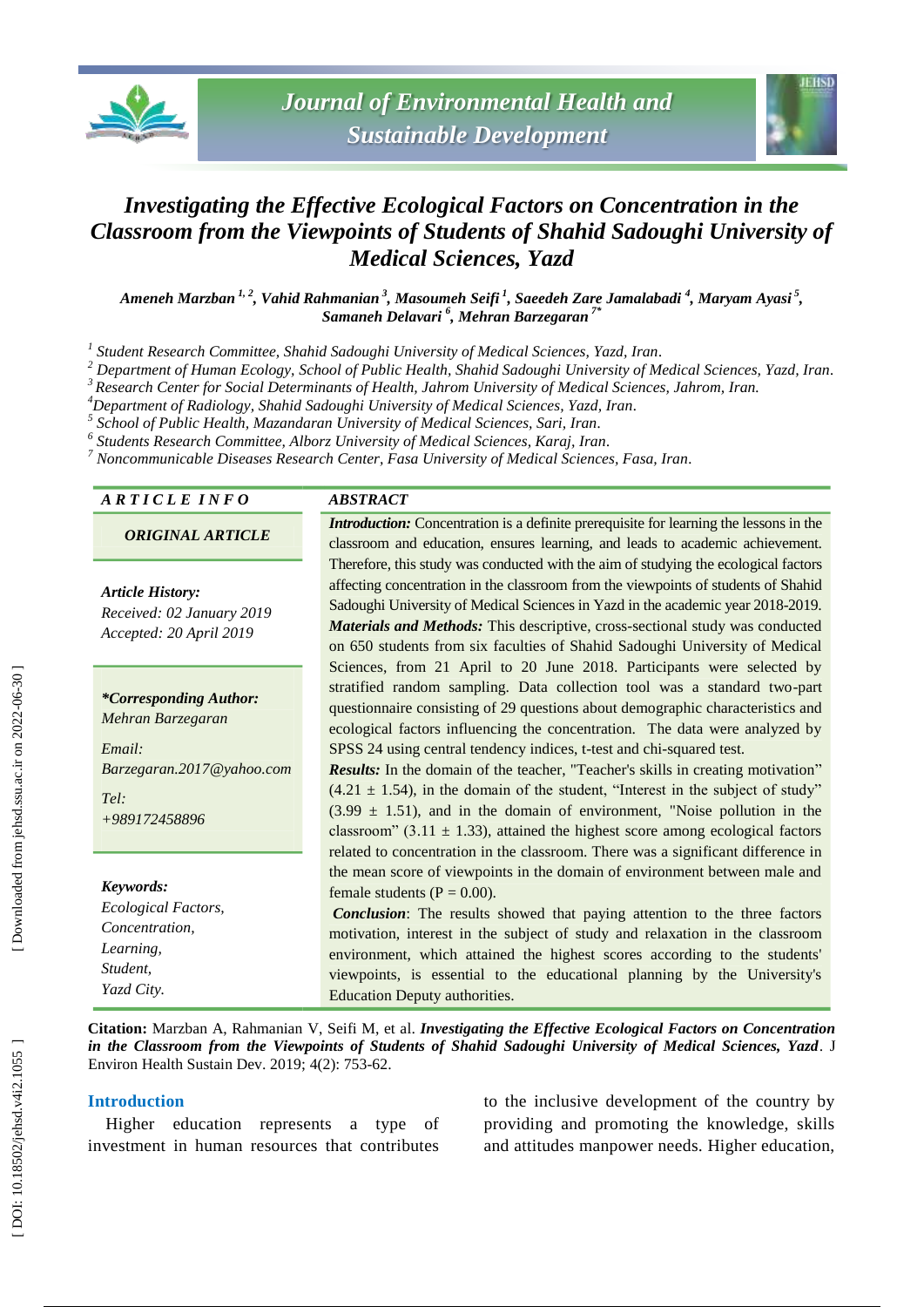therefore, plays an undeniable role in the development of societies, especially organizations<sup>1</sup>. Classrooms are a good place to transfer professors' experiences to students and to better understand the lessons  $2, 3$ . Educational ecology is one of the branches of human ecology. Educational ecology is an interdisciplinary knowledge that links the natural sciences, the social sciences, and the humanities. The mission of this knowledge is to study human beings as individuals or a social system in interacting with the multidimensional environment surrounding them by a comprehensive perspective. In terms of educational ecology, education is considered to be a facilitator of all things that lead human toward sustainable development  $4, 5$ . According to the main viewpoints of educational ecology, the classroom is a micro -ecological system consisting of three ecological factors, i.e., teachers, students and the classroom environment. These three ecological factors create ecological balance in the classroom system, and if any of these factors are lost or damaged, a chain reaction is created, which leads to classroom ecological imbalances and disruptions in the process and teaching and learners' learning <sup>6, 7</sup>. We do not have the control over the home/neighborhood environment, but we can control the environment where people spend at least one third of their time. The environment we create in our schools and universities has a great impact on the daily performance of learners <sup>8, 9</sup>. The concentration is an acquired state and refers to a mental state in which all the sensory and intellectual powers of a person are concentrated on a specific subject  $10$ , <sup>11</sup>. Concentration in every task, including learning the lessons in the classroom, is a definite prerequisite for learning the lessons in the classroom and education, ensures learning, and leads to academic achievement. One of the most common educational problems is the lack of concentration in classrooms, seminars and conferences. Most people who are eager to

and become distracted. This is clearly visible among students  $12$ . In several studies, several factors that influence the concentration in the classroom have been independently reported, including drowsiness in the classroom, nutritional status, intellectual conflicts, teachers' satisfactory knowledge and information, mastery over the subject, teaching methods in the classroom, use of educational aids, lighting conditions and ventilation of the class  $13$ . The quality of education is one of the main concerns of higher education systems in most countries and has attracted much attention in recent years <sup>14</sup>. Among the universities, universities of medical sciences are of great importance in this regard because, on the one hand, most of the vast majority of their graduates work in medical and related professions, and on the other hand their profession requires that they deal with human being not a lifeless tool as a result, the health of the individual and society is the result of their activity in different professional fields <sup>15</sup>.

Therefore, identifying the ecological factors affecting the concentration in the classroom in students provides the ground for planners to plan for improving the conditions of the classroom. Therefore, the present study aims to investigate the ecological factors affecting concentration in the classroom from the viewpoints of students at Yazd Shahid Sadoughi University of Medical Sciences.

#### **Materials and Methods**

The study population consisted of all students of the University (number: 5,400). This university has 6 faculties, consisting of health, medicine, pharmacy, dentistry, paramedics and nursing -midwifery in Yazd. Sample size was calculated at 650 based on a pilot study and taking into account the type 1 error ( $\alpha$ ) of 0.05, the test error of 60%, and the SD of 3.

$$
n = \frac{(SD)^2 \times Z_1^2 - \frac{\alpha}{2}}{d^2} = 650
$$

The sampling method was stratified random sampling. In this method, each faculty was

*Jehsd.ssu.ac.ir*

Jehsd.ssu.ac.ir

**754**

attend the meeting will lose their concentration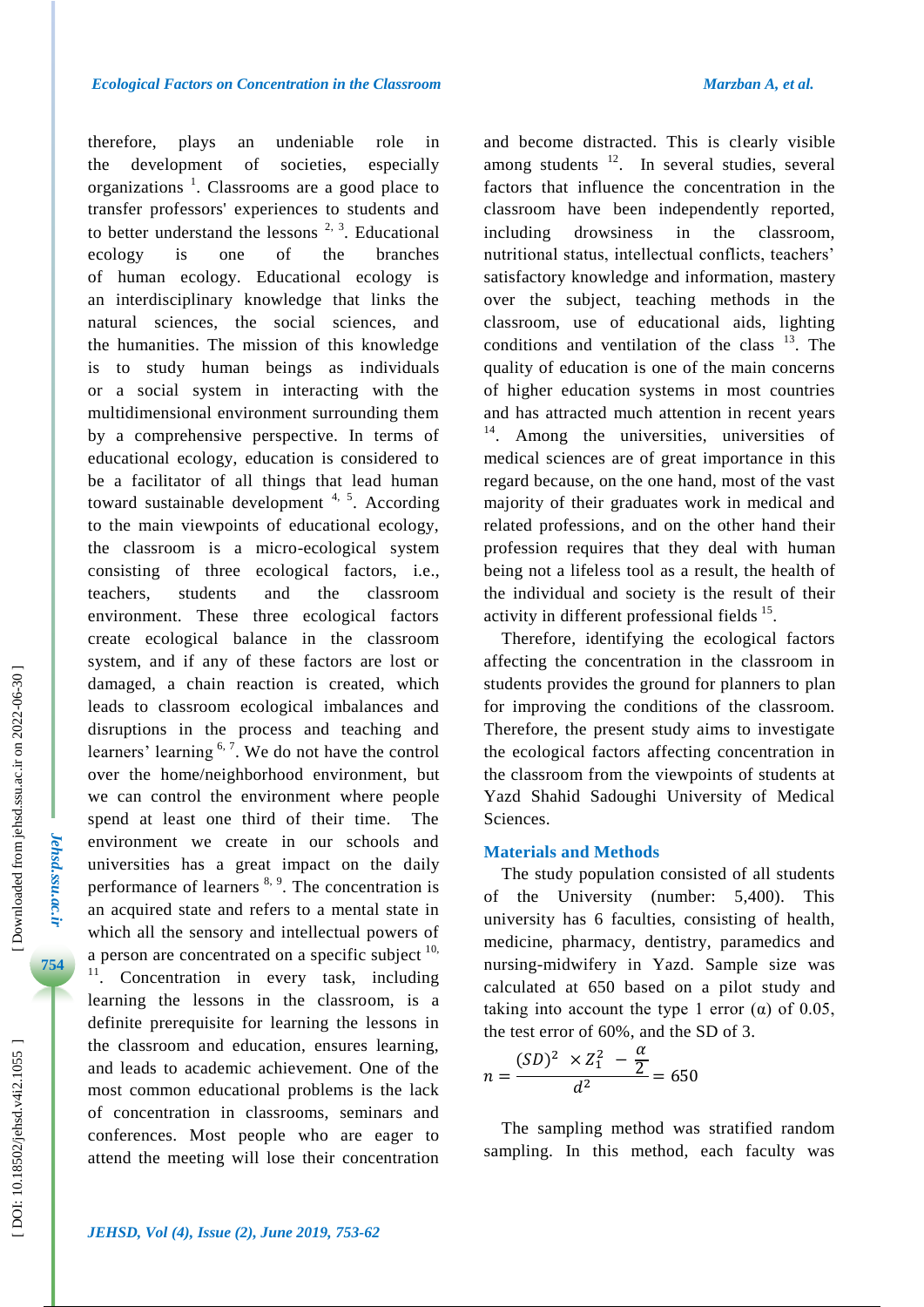considered as a stratum and the number of participants enrolled from each faculty was determined according to the number of all students of that faculty. Accordingly, from the Faculties of Health, Medicine. Nursing-Midwifery, Dentistry, Para medicine, and Pharmacy, respectively, 250, 125, 115, 75, 45, and 40 students were enrolled.

Data were collected by two trained interrogators within two months (from 21 April 2018 to 20 June 2018). First, the researchers provided explanations about the confidentiality of the participants' information and the voluntary nature of participation in the study to the students, and after obtaining informed consent to participate in the study from them, if they fulfilled the inclusion criteria (spending at least one semester of their studies at the University under purpose and not being guest or transferred student), we enrolled them in the study. The participants filled out the questionnaire within 10 -15 minutes.

The data collection tool used in this study was a questionnaire used in other studies  $13, 15, 16$ . This questionnaire consists of 29 questions, divided in two sections: demographic characteristics consisting of 6 questions (gender, age, faculty, residence status, economic status, academic degree ) plus 2 questions in appropriate time limit for holding the classroom session and the appropriate place of the classroom to sit, and the ecological factors affecting the concentration consisting of 21 questions related to three

Domains, namely, the teacher (10 questions, the student (8 questions) and the environment (3 questions). The questions are rated on a five point Liker scale (ineffective, very low, low, high and very high). Each question is rated on a 5-point scale (1-5), so that each respondent in the three domains related to the professor, the student and the environment can attain the scores ranging between 10 and 50, 8 and 40 and 3 and 15, respectively.

After data collection, the data were analyzed by the SPSS version 24. To this end, central tendency indices such as mean, standard deviation, frequency and frequency percentage were used.

#### **Results**

In this study, 650 students from six faculties of Shahid Sadoughi University of Medical Sciences were studied. The mean age of participants in the study was  $27.26 \pm 5.19$ (range: 18 - 42) years.

The results of the study showed that the mean (SD) scores of ecological factors related to the teacher, the student and the environment were  $30.28 \pm 13.09$ ,  $20.11 \pm 2.03$ , and  $7.34 \pm 3.38$ , respectively. In the domain of the teacher, "Teacher's skills in creating motivation"  $(4.21 \pm$ 1 .54 ), in the domain of the student, "Interest in the subject of study"  $(3.99 \pm 1.51)$ , and in the domain of environment, "Noise pollution in the classroom" (3.11  $\pm$  1.33), attained the highest score among ecological factors related to concentration in the classroom (Table 1).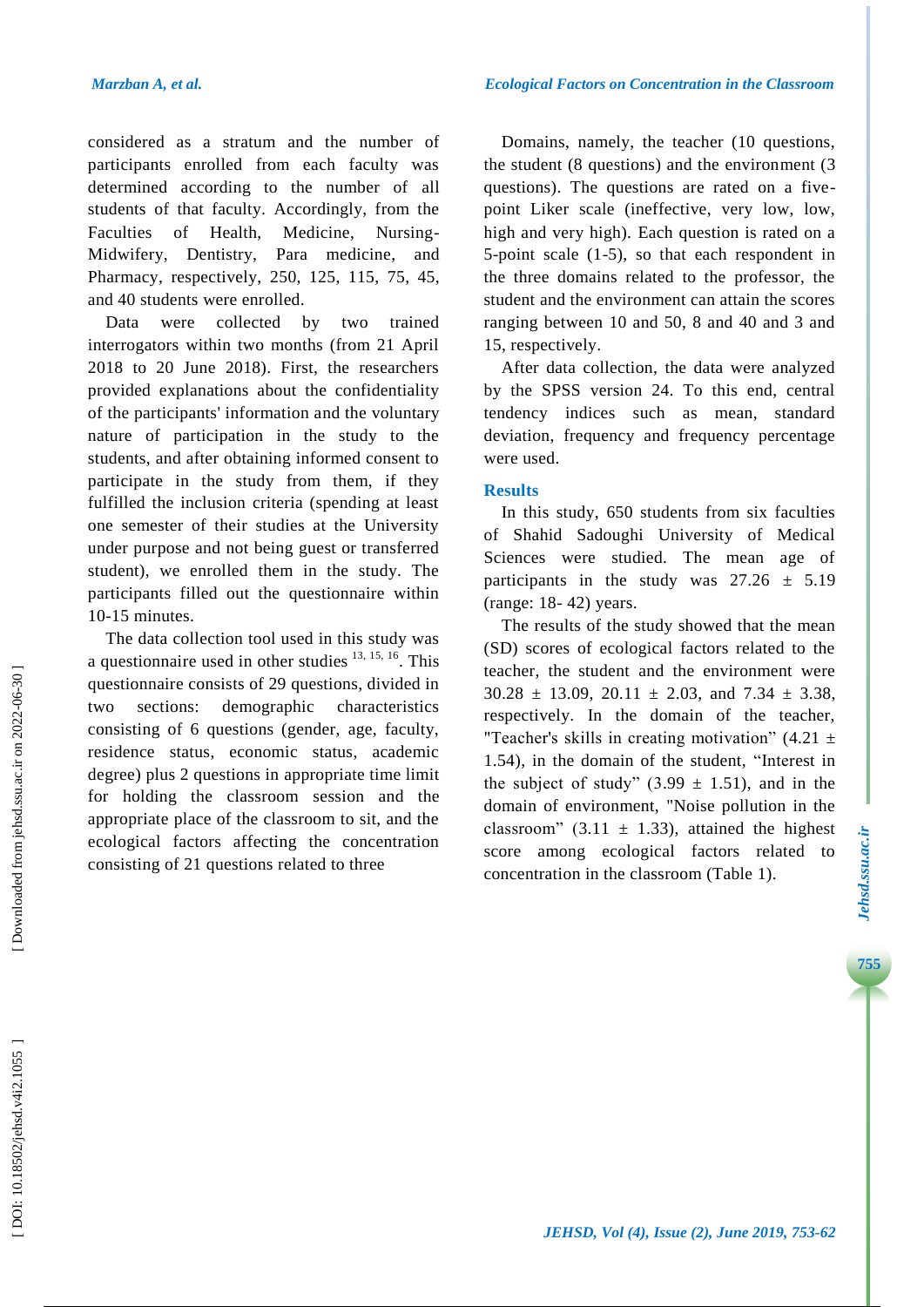**Table 1 :** Frequency distribution and mean (SD) of students' viewpoints on ecological factors effective on concentration in the classroom

|                | <b>Domain</b>                        | <b>Row</b>     | <b>Question</b>                                                                                      | <b>Ineffective</b><br><b>Number</b> | <b>Very low</b><br><b>Number</b> | Low<br><b>Number</b>                           | High<br><b>Number</b><br>(percentage)(percentage)(percentage) (percentage) (percentage) | Very high<br><b>Number</b> | Mean  | ${\bf SD}$ |
|----------------|--------------------------------------|----------------|------------------------------------------------------------------------------------------------------|-------------------------------------|----------------------------------|------------------------------------------------|-----------------------------------------------------------------------------------------|----------------------------|-------|------------|
|                | Factors<br>related to<br>the teacher | $\mathbf{1}$   | teacher's<br>The<br>skill to motivate<br>the students                                                | 130(20)                             | 150(23)                          | 130(20)                                        | 110(17)                                                                                 | 130(20)                    | 4.21  | 1.54       |
|                |                                      | $\overline{2}$ | Appropriately<br>manage time in<br>presenting<br>the<br>lesson                                       | 60(9.23)                            | 80 (12.30)                       | 110(17)                                        | 200<br>(30.77)                                                                          | 200<br>(30.77)             | 3.21  | 1.56       |
|                |                                      | $\mathfrak{Z}$ | <b>Using</b><br>the<br>educational<br>aid<br>PowerPoint                                              | 110(17)                             | 130(20)                          | 130(20)                                        | 130(20)                                                                                 | 150(23)                    | 3.25  | 1.48       |
|                |                                      | $\overline{4}$ | The<br>large<br>volume<br>of<br>lessons<br>in one<br>session                                         | 130(20)                             | 130(20)                          | 130(20)                                        | 130(20)                                                                                 | 130(20)                    | 3.14  | 1.34       |
|                |                                      | 5              | The<br>student's<br>positive mental<br>history of the<br>professor                                   | 110(17)                             | 130(20)                          | 150(23)                                        | 130(20)                                                                                 | 130(20)                    | 3.88  | 1.91       |
|                |                                      | $6\,$          | Appropriate<br>speed<br>of<br>teaching                                                               | 110(17)                             | 150(23)                          | 130(20)                                        | 130(20)                                                                                 | 130(20)                    | 3.31  | 1.47       |
|                |                                      | $\overline{7}$ | Monotonous<br>voice                                                                                  | 130(20)                             | 130(20)                          | 110(17)                                        | 150(23)                                                                                 | 130(20)                    | 3.75  | 1.69       |
| Jensu.ssu.ac.u |                                      | 8              | The<br>teacher's<br>appropriately<br>dealing with the<br>students<br>(the<br>teacher's<br>behaviors) | 130(20)                             | 130(20)                          | 130(20)                                        | 130(20)                                                                                 | 130(20)                    | 3.14  | 1.62       |
|                |                                      | 9              | The<br>teacher's<br>ability to make<br>the<br>student<br>follow him.her                              | 130(20)                             | 130(20)                          | 110(17)                                        | 150(23)                                                                                 | 130(20)                    | 3.75  | 1.91       |
|                |                                      | 10             | The<br>teacher's<br>knowledge and<br>information<br>about the lesson<br>subject                      | 130(20)                             |                                  |                                                |                                                                                         |                            |       |            |
|                | Total                                |                |                                                                                                      |                                     |                                  |                                                |                                                                                         | 30.28                      | 13.09 |            |
| 56             | Factors<br>related to<br>the student | 11             | Having<br>appropriate food<br>before attending<br>classroom<br>the<br>session                        |                                     |                                  | 200 (30.77) 81 (12.46) 97 (14.92)              | 217 (33.38)                                                                             | 55 (8.46)                  | 2.57  | 1.36       |
|                |                                      | 12             | Feeling<br>drowsy<br>in the classroom                                                                |                                     |                                  | 90 (13.84) 215 (33.07) 129 (19.84) 164 (25.23) |                                                                                         | 52(8)                      | 2.68  | 1.01       |
|                |                                      | 13             | Having<br>$\rm{a}$<br>scientific<br>backgrounds on<br>the<br>content<br>presented                    | 52(8)                               | 51 (7.84)                        | 193 (29.70) 354 (54.46)                        |                                                                                         | 0(0)                       | 3.15  | 0.47       |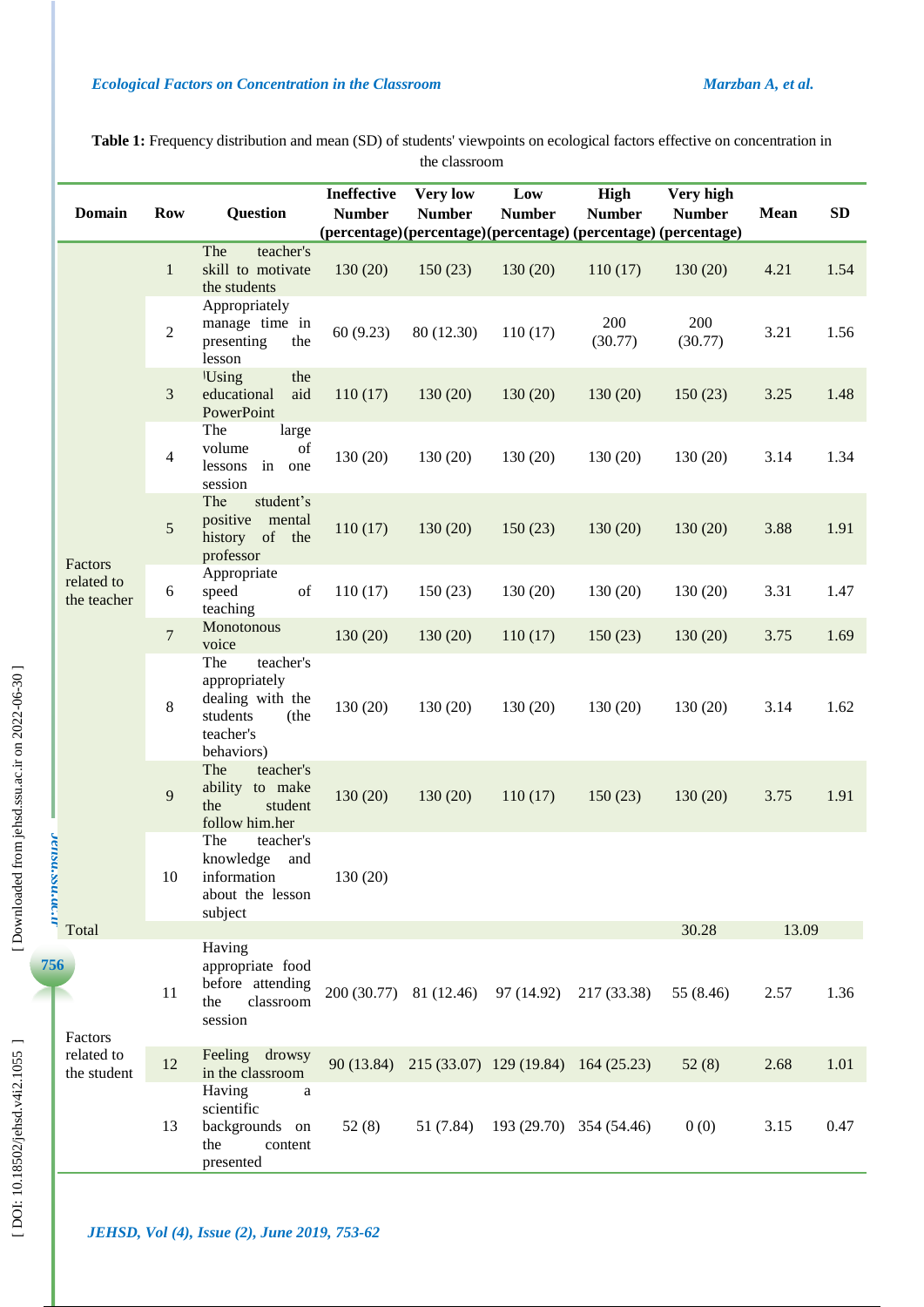| <b>Domain</b>                               | <b>Row</b> | <b>Question</b>                                                                           | Ineffective<br><b>Number</b> | <b>Very low</b><br><b>Number</b>    | Low<br><b>Number</b> | High<br><b>Number</b><br>(percentage)(percentage)(percentage)(percentage)(percentage) | Very high<br><b>Number</b> | <b>Mean</b> | <b>SD</b> |
|---------------------------------------------|------------|-------------------------------------------------------------------------------------------|------------------------------|-------------------------------------|----------------------|---------------------------------------------------------------------------------------|----------------------------|-------------|-----------|
|                                             | 14         | students'<br>Other<br>concentration                                                       |                              | 119 (18.30) 129 (19.84)             | 53(8.15)             | 297 (45.70)                                                                           | 52(8)                      | 3.09        | 1.23      |
|                                             | 15         | Being Interested<br>in the subject of<br>the lesson                                       |                              | 223 (34.30) 159 (24.46) 163 (25.07) |                      | 53(8.15)                                                                              | 52(8)                      | 3.99        | 1.51      |
|                                             | 16         | Having<br>individual<br>intellectual<br>conflicts                                         |                              | 181 (27.84) 174 (26.77)             | 52(8)                | 243 (37.38)                                                                           | 0(0)                       | 2.77        | 1.24      |
|                                             | 17         | Active presence<br>in the classroom<br>(taking<br>notes,<br>asking questions,<br>$etc.$ ) |                              |                                     |                      | 204 (31.38) 132 (20.30) 144 (22.15) 119 (18.30)                                       | 51 (7.84)                  | 2.20        | 1.13      |
|                                             | 18         | Having belief in<br>learning<br>the<br>content while the<br>teacher<br>is<br>teaching it  | 53(8.15)                     | 204 (31.38)                         | 130(20)              | 263 (40.46)                                                                           | 0(0)                       | 3.01        | 0.90      |
| Total                                       |            |                                                                                           |                              |                                     |                      |                                                                                       | 20.11                      | 2.03        |           |
|                                             | 19         | Noise pollution<br>in the classroom                                                       | 231 (35.53)                  | 104(16)                             | 113(17.38)           | 202(31.07)                                                                            | 0(0)                       | 3.11        | 1.33      |
| Factors<br>related to<br>the<br>environment | 20         | Appropriate<br>lighting<br>and<br>ventilation of the<br>classroom                         |                              | 278 (42.77) 112 (17.23)             | 0(0)                 | 95(14.61)                                                                             | 165(25.38)                 | 2.64        | 1.75      |
|                                             | 21         | Large number of<br>students in the $343(52.77)$<br>classroom                              |                              | 0(0)                                | 76(11.70)            | 132(20.30)                                                                            | 99 (15.23)                 | 2.24        | 1.59      |
| Total                                       |            |                                                                                           |                              |                                     |                      |                                                                                       | 7.34                       | 3.38        |           |
|                                             |            |                                                                                           |                              |                                     |                      |                                                                                       |                            |             |           |

Most of the participants in the study were girls (n:400). The majority of participants (n:300) were between the ages of 18 -24 years old. The most frequent undergraduate degree was bachelor's degree (n:290). 250 students were studying at the School of Public Health. 300 people had moderate economic conditions and 450 people were living in the dormitory. The difference in the mean score of students' viewpoints about environmental factors between two genders was statistically significant ( $P = 0.00$ ) (Table 2).

The results of Table 3 show that the most appropriate and inappropriate time limit for holding the classroom session from the student's viewpoints is 10 -12 and 14 -16 afternoon, with a frequency of 350 and 25 people, respectively. The most appropriate place for sitting in the classroom was reported to be the front row with a frequency of 390 people and the most inappropriate place for sitting in the classroom was reported to be the rear row was with a frequency of 10 people .

Jehsd.ssu.ac.ir **757***Jehsd.ssu.ac.ir* **7***Jehsd.ssu.ac.ir*

757

[Downloaded from jehsd.ssu.ac.ir on 2022-06-30]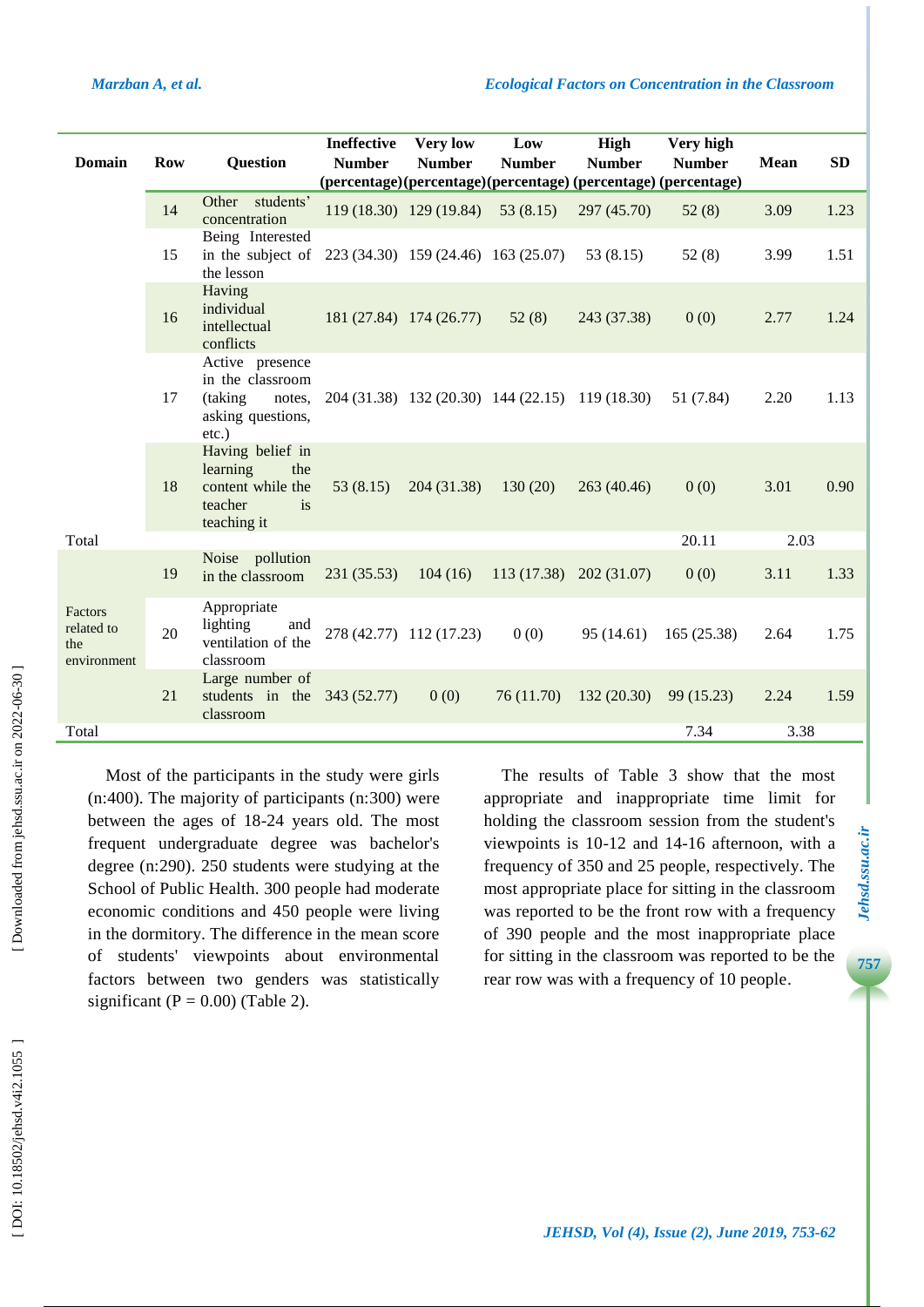|                    |                                               |                               | $Mean \pm SD$             |                          |                                |  |
|--------------------|-----------------------------------------------|-------------------------------|---------------------------|--------------------------|--------------------------------|--|
| <b>Variable</b>    | Mode                                          | <b>Number</b><br>(percentage) | <b>Teacher-related</b>    | Student-<br>related      | <b>Environment-</b><br>related |  |
| Gender             | Male                                          | 250 (38.46)                   | $11.21 \pm 31.21$         | $3.34 \pm 21.30$         | $3.64 \pm 8.97$                |  |
|                    | Female                                        | 400(61.53)                    | $12.08 \pm 30.11$         | $3.14 \pm 21.44$         | $3.17 \pm 7.11$                |  |
| P-value            |                                               |                               | 0.61                      | 0.84                     | 0.00                           |  |
|                    | 18-24                                         | 300 (46.15)                   | $13.05 \pm 30.21$         | $2.31 \pm 20.17$         | $3.41 \pm 7.33$                |  |
|                    | 24-30                                         | 98 (15.07)                    | $13.19 \pm 32.57$         | $2.07 \pm 20.36$         | $3.64 \pm 7.66$                |  |
| Age                | $30 - 36$                                     | 154 (23.70)                   | $13.61 \pm 29.51$         | $2.05 \pm 22.11$         | $3.66 \pm 8.64$                |  |
|                    | 36-42                                         | 98 (15.07)                    | $12.67 \pm 28.21$         | $2.63 \pm 22.15$         | $4.55 \pm 7.33$                |  |
| P-value            |                                               |                               | 0.29                      | 0.82                     | 0.67                           |  |
|                    | <b>Bachelor's degree</b>                      | 290 (44.61)                   | $11.30 \pm 30.02$         | $3.42 \pm 22.08$         | $3.67 \pm 7.16$                |  |
| Education<br>level | Master's degree-<br>professional<br>doctorate | 180 (27.70)                   | $12.64 \pm 32.21$         | $2.28 \pm 20.66$         | $4.60 \pm 8.33$                |  |
|                    | Ph.D. and Specialty                           | 180 (27.70)                   | $12.37 \pm 30.21$         | $2.27 \pm 21.34$         | $3.61 \pm 7.12$                |  |
| P-value            |                                               |                               | 0.91                      | 0.75                     | 0.61                           |  |
|                    | Health                                        | 250 (38.46)                   | $12.89 \pm 32.18$         | $2.47 \pm 22.01$         | $3.93 \pm 6.86$                |  |
|                    | Medicine                                      | 125 (19.23)                   | $13.12 \pm 31.54$         | $2.38 \pm 22.10$         | $3.98 \pm 6.82$                |  |
| Faculty            | Nursing-Midwifery                             | 115 (17.69)                   | $14.29 \pm 32.25$         | $2.42 \pm 22.09$         | $3.85 \pm 6.21$                |  |
|                    | Dentistry                                     | 75(11.53)                     | $13.42 \pm 32.30$         | $2.23 \pm 21.93$         | $3.91 \pm 8.45$                |  |
|                    | Para medicine                                 | 45(6.92)                      | $13.69 \pm 30.13$         | $2.09 \pm 21.66$         | $2.64 \pm 7.57$                |  |
| P-value            | Pharmacy                                      | 40(6.15)                      | $13.47 \pm 31.60$<br>0.96 | $2.08 \pm 21.60$<br>0.82 | $2.50 \pm 8.57$<br>0.07        |  |
|                    | Good                                          | 200 (30.77)                   | $12.14 \pm 31.69$         | $2.41 \pm 21.92$         | $3.93 \pm 8.01$                |  |
| Economic           | Moderate                                      | 300 (46.15)                   | $13.64 \pm 31.20$         | $2.30 \pm 21.91$         | $4 \pm 7.81$                   |  |
| status             | Poor                                          | 150 (23.07)                   | $12.96 \pm 36.69$         | $2.22 \pm 22.18$         | $4.06 \pm 7.87$                |  |
| P-value            |                                               |                               | 0.08                      | 0.82                     | 0.90                           |  |
|                    | Dormitory                                     | 450 (69.23)                   | $13.32 \pm 31.68$         | $2.30 \pm 22.82$         | $3.84 \pm 7.75$                |  |
| Residence          | Other places                                  | 200 (30.77)                   | $12.96 \pm 32.13$         | $2.37 \pm 22.22$         | $4.30 \pm 8.20$                |  |
| P-value            |                                               |                               | 0.77                      | 0.12                     | 0.34                           |  |

**Table 2 :** Frequency distribution and mean (SD) of students' viewpoints on ecological factors effective on concentration in the classroom based on demographic characteristics .

**Table 3:** Frequency distribution of the most appropriate time limit for holding the classroom session and the most appropriate place of the classroom to sit.

| Variable              | <b>Time</b>       | <b>Number</b><br>(percentage) | Variable            | <b>Place</b> | <b>Number</b><br>(percentage) |
|-----------------------|-------------------|-------------------------------|---------------------|--------------|-------------------------------|
|                       | $8-10$<br>$10-12$ | 100(15.38)<br>350 (53.84)     | Place of sitting in | Front        | 390(60)                       |
|                       | $14 - 16$         | 25(3.84)                      |                     | Middle       | 150(23.07)                    |
| Time limit of holding | $16-18$           | 78 (12)                       |                     |              |                               |
| the classroom session | $18 - 20$         | 57 (8.76)                     | the classroom       | Rear         | 10(1.53)                      |
|                       | Ineffective       | 40(6.15)                      |                     | Ineffective  | 100(15.38)                    |
|                       | Total             | 650 (100)                     |                     | Total        | 650 (100)                     |

*Jehsd.ssu.ac.ir*

Jehsd.ssu.ac.ir

ı

**758**

ь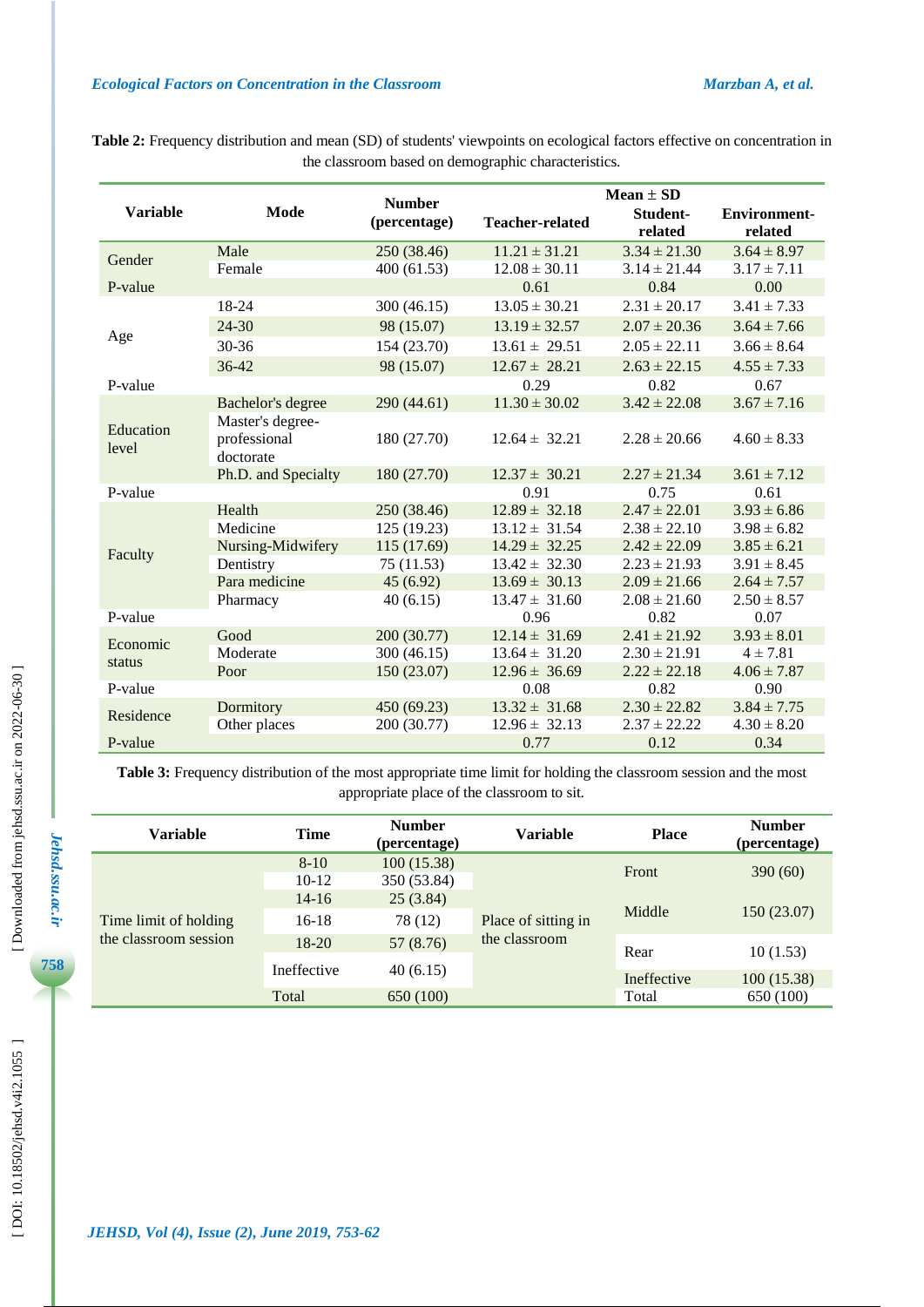#### **Discussion**

The classroom is the place where the student needs the highest level of concentration. However, most of the time, due to internal and external stimuli, the student's senses are distracted and his/her concentration is disrupted  $17$ . The aim of this study was to investigate the ecological factors affecting concentration in the classroom from students' viewpoint in Shahid Sadoughi University of Medical Sciences , Yazd .

The mean scores of students' viewpoints about the environmental factors of concentration were significantly different between the two genders (P = 0.00). The results of Marzban et al are in agreement with the results of our study  $2,16,18,19$ . The results of the Galehdar's study showed that women were more sensitive to the environment than men  $20$ , which is not consistent with the results of the present study. In many studies that assessed the relationship between perceptions of learning environment and learning outputs and outcomes, it has been shown that perceptions of learning environments could have profound effects on students' learning outputs and outcomes. Global experiences show that there is a difference between women and men in the process of perceiving the environment and its outcomes. Given this, it can be concluded that girls and boys can have different concentration under the same conditions with respect to the classroom environment. Therefore, it is necessary to pay attention to this point in the design of classrooms.

The most effective factor on concentration from the students' viewpoint in the teacher -related domain was the teacher's skill to motivate the students, which is consistent with the study of Mehralizadeh and Naderi  $^{13, 21}$ . Accordingly, in the study of Marzban and Azmoudeh, the effective factors associated with the master "time management in the presentation of content" and "the usefulness of the content provided by the professor" $16$ ,  $18$ . Although inheritance, environment, intelligence and enriching the educational environment and improving teaching methods are largely effective in improving the

educational environment, the cornerstone of the education is the motivation. Psychologists consider motivation to be more important than intelligence. They consider motivation as the result of factors such as incentives, inner needs, curiosity, arousal, and the causes that one attributes to events and outcomes. In the classroom, the teacher plays an important role in motivating the student to learn lessons. Through art and skillful expression, and good manners in applying the lesson, the teacher can motivate and interest the student, which will encourage him .her to learn more about the subject before attending the classroom.

The most influential factor in the student's field of interest was the "interest in the subject", which was consistent with the results of the studies of Harestabadi, Fasihi and Hughes <sup>2,15,22</sup>. Mehralizadeh and Marzban also reported "student drowsiness" and "the scientific base and baseline skills of students toward the subject" to be the most important factors  $13, 16$ . . Appropriately making students interested in the study subject requires paying attention to and organizing it by the curriculum. Certainly, the interest is the most important condition in creating concentration. The more you are interested in a topic, the more concentrated your thought will be. When you are interested in a subject, you focus on it yourself. You pay more attention and easily memorize, and you can recall it later. This is also true in the classroom.

Among the environmental factors affecting the concentration in the classroom, the "noise pollution in the classroom" was the most influential factor according to the students' viewpoints, which is consistent with the result of the study of Marzban<sup>16</sup>. In the study of Ana in Nigeria, classrooms with high voice pollution caused fatigue and lack of concentration among students<sup>23</sup>. The study of Xie did not show a significant relationship between students' academic achievement and classroom noise <sup>24</sup>. In the studies of Haresabadi, Mehralizadeh, lighting and ventilation attained the highest score among the factors related to concentration in the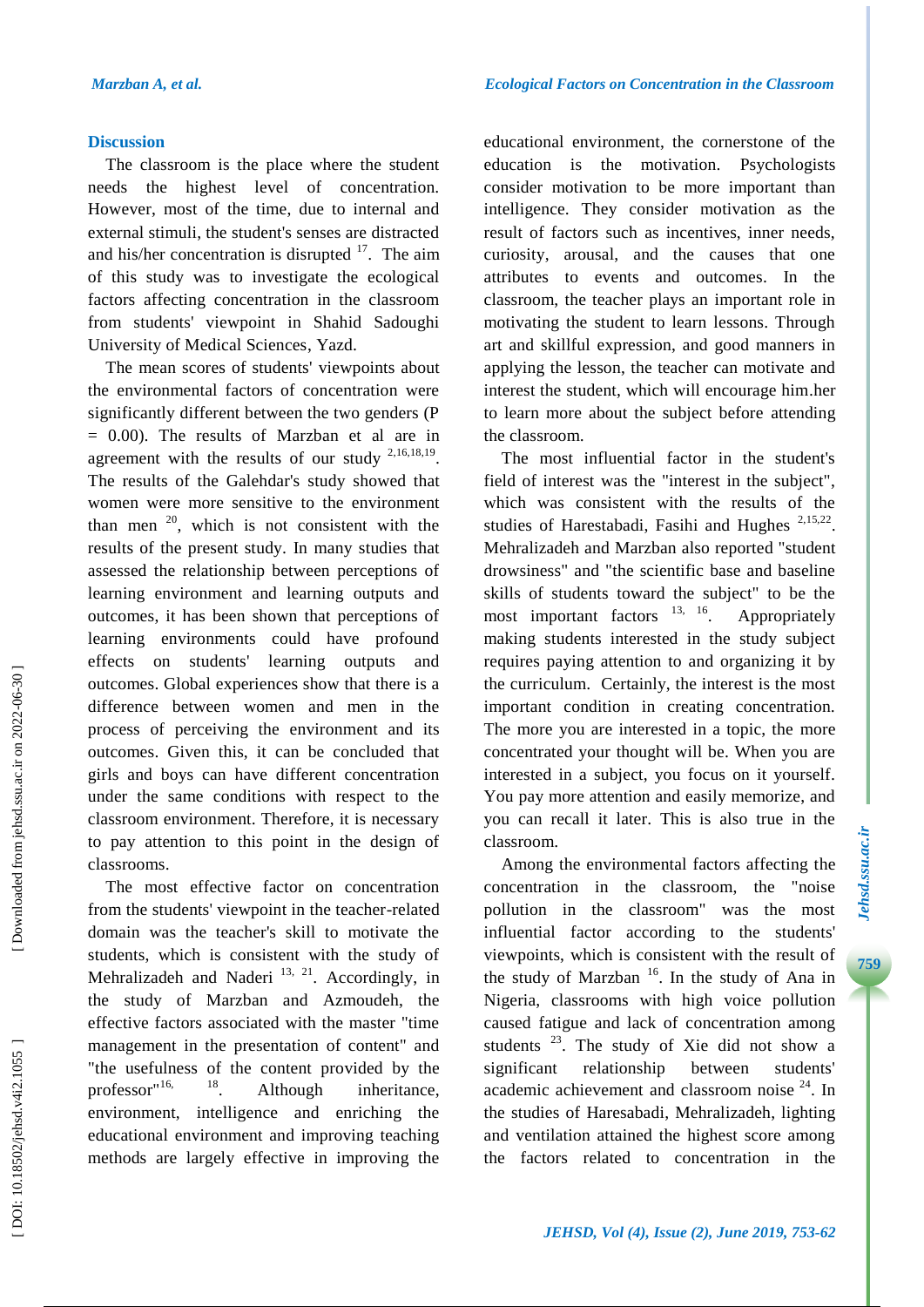environment domain  $13, 25$ . Considering the harmful effects of environmental pollution and especially noise pollution on the health status and concentration of students, attention should be paid to insulating and securing classrooms at the beginning of construction and the architecture and location of universities should be taken into account. In addition, using insulated doors and windows can also control the harmful effects of noise pollution in educational settings.

The results of this study showed that from the students' viewpoints, the most appropriate place to sit to concentrate in the classroom is the front row and the best time to hold the classroom session is between 10 and 12 pm, which is consistent with the results of the studies of Marzban, Haresabadi, Mehralizadeh 13, 16, 25. The reason for this can be that sitting in the front row of the class creates a direct relationship without any mediators between the student, the teacher and the board, but sitting in the following rows places other students' in the student's field of view. In other words, the distraction factors are minimal in front of the classroom and maximal at the end of the classroom. People have a lot of vitality in the morning, and spend these hours concentrating on educational affairs more, so management and time limit of training play a more important role in improving the quality of teaching -learning than the amount of time spent for teaching, which should be taken into account by the staff of the University's educational deputy in developing the curricula.

In this research, a questionnaire was used to survey the data, so some people may refrain from providing real responses and have an unrealistic response. Selection of cross -sectional design for this study was due to the fact that finding a cause and -effect relationship was difficult. This research was also conducted in students of Shahid Sadoughi University of Medical Sciences in Yazd and its results cannot be generalized to students of other universities in Iran.

It is suggested that by approximately chronological planning, holding workshops of life skills and learning, survey sessions among professors and students and other education and logistics staff of the University, and gathering students' viewpoints, considering that they comprise the main clients of the educational system, effective steps can be taken to improve the students' concentration in the classroom, and ultimately the effectiveness of learning and its achievements.

#### **Conclusion**

The results of this study showed that students consider issues of motivation and interest in lesson subjects to be more important in concentrating. Therefore, teaching the lessons by an applied approach from high levels, including the Ministry of Health, to the teacher in the classroom can increase the concentration of students in the classroom and promote learning. In addition, these students reported noise pollution as being the most important environmental factor contributing to noise pollution, which should be taken into account in constructing and insulating the educational environment of Yazd University of Medical Sciences.

#### **Acknowledgements**

The authors would like to express their sincere thanks and appreciation to the honorable authorities of the faculties as well as to all students of Shahid Sadoughi University of Medical Sciences who provided the opportunity to conduct this research.

#### **Funding**

This study was funded by the authors.

#### **Conflict of Interests**

The authors declare that there is no conflict of interest regarding the publication of this article.

This is an Open Access article distributed in accordance with the terms of the Creative Commons Attribution (CC BY 4.0) license, which permits others to distribute, remix, adapt and build upon this work for commercial use.

### **References**

1.Baron A. Behavior in organization, 1st ed. New York: Allyn and Bacon. 2000.

*Jehsd.ssu.ac.ir*

Jehsd.ssu.ac.ir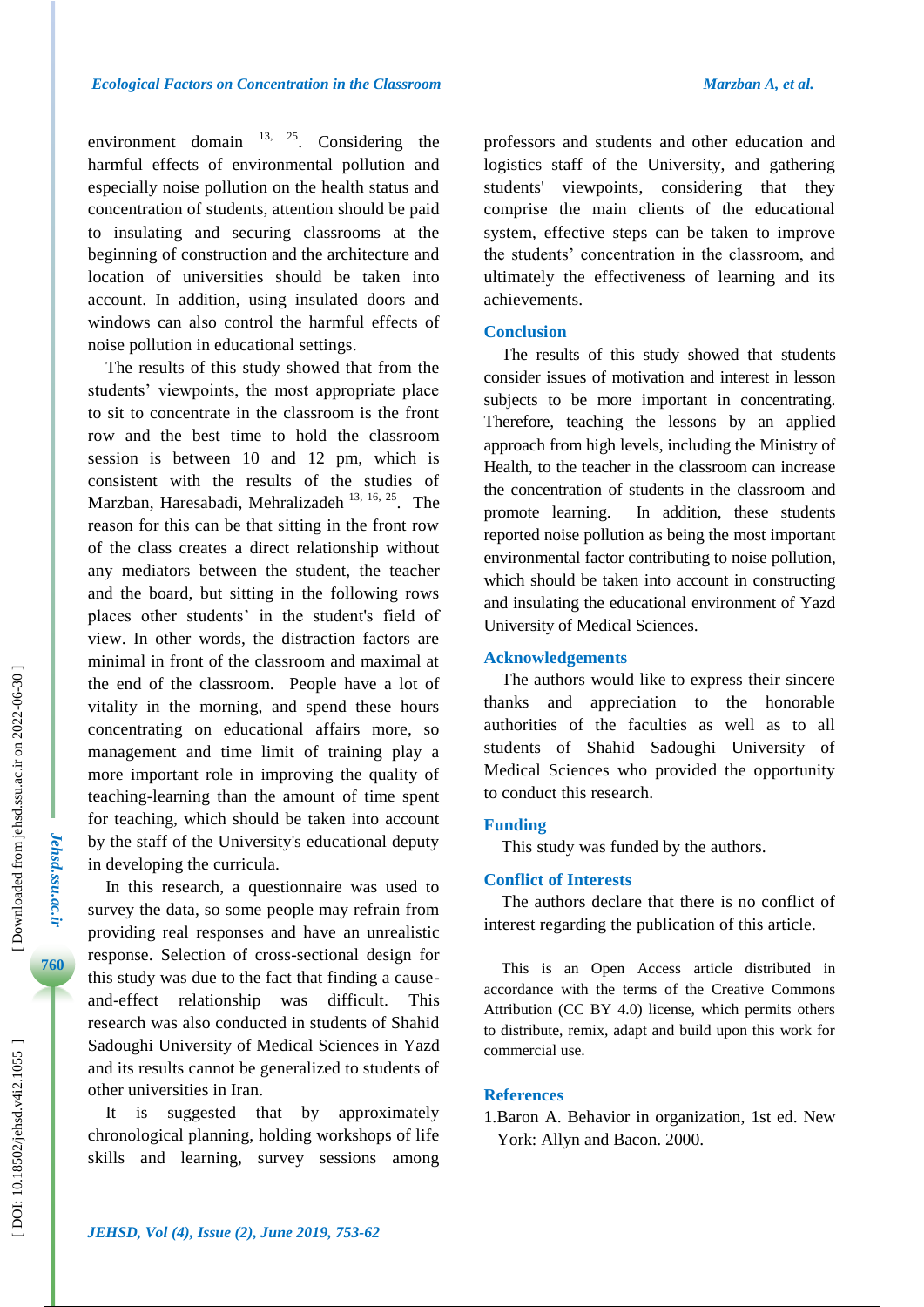- 2 .Fasihi Harandi T, Azizzadeh Forozi M, Mohammad Alizadeh S, et al. Effective factors on theoretical class attendance according to nursing and midwifery students' point of view, Kerman Razi School of nursing and midwifery. Strides in Development of Medical Education. 2008;4(2):100 -7.
- 3 .Akomolafe O. Impact of personal factors on environmental education in tertiary institutions in Ekiti State, Nigeria. International Journal for Cross -Disciplinary Subjects in Education. 2011; 1(1):559 - 64.
- 4 . Katane I, editor Ecology of education as a new interdisciplinary research trend. Proceedings of the International Scientific Conference Latvia University of Agriculture –70 Jelgava: LLU; 2009; 1(2):183-9.
- 5 .Salehi S. Environmental behavior and education. Journal of Education. 2012;18(2):201 -26.
- 6 .Zhao Y. Analysis of ecological classroom teaching of senior high school english under the background of two tests of one year in foreign language NCEE. Int J Innov Educ Res. 2015; 3(11) ; 25 -31 .
- 7 .Morowati Sharifabad MA, Mazloomi-Mahmoodabad SS, Afshani SA, et al. The concept of withdrawal of divorce petition based on the theory of planned behavior: A qualitative study. Open Access Maced J Med Sci. 2018;6(5):917 -25 .
- 8 .Sheffler JL. Creating a warm and inclusive classroom environment: Planning for all children to feel welcome. Electronic Journal for Inclusive Education. 2009;2(4):4 -10 .
- 9 .Hesami Arani M, Bagheri S, Ghaneian M. The role of environmental education in increasing the awareness of primary school students and reducing environmental risks. Journal of Environmental Health and Sustainable Development. 2016;1(1):9 -17.
- 10 . Coffey C, McAllister T, Silver J. Guide to neuropsychiatric therapeutics. Philadelphia: PA: Lippincott Williams & Wilkins;: 449 p., 4 p. of plates p. 2007.
- 11 . Mangal S. Advanced educational psychology. new Delhi: Prentice -Hall of India Pvt Limited;. 2004.
- 12 . Nojomi M, Ghalhe Bandi M, Kaffashi S. Sleep pattern in medical students and residents. Arch Iran Med. 2009; 12(6):542-9.
- 13 . Mehralizadeh S, Ghorbani R, Zolfaghari S, et al. Factors affecting student concentration in classroom: Medical students' viewpoints in Semnan University of Medical Sciences. Iranian Journal of Medical Education. 2013;13(8):663 -71.
- 14 . Ojaghi S, Almasi A, Shama F. A review on to exploit theoretical and practical teaching in view of points of family health technicians, graduated from Health Faculty; 2000-2001. Journal of Health Administration. 2006;25(9):37-46.
- 15 . Haresabadi M, Bibak B, Abbasi Z. Quality gap in educational services at North Khorasan University of Medical Sciences (2011): Students viewpoints about current and optimal condition. Journal of North Khorasan University of Medical Sciences. 2013;5(4):715 -21.
- 16 . Marzban A, Rahmanian V, Ayasi M, et al. Ecological factors affecting student concentration in classroom: Students' viewpoint at Hormozgan University of Medical Sciences. Journal of Medical Education and Development. 2019;14(1):46 -55.
- 17 . Petto AJ. Technology meets pedagogy: Comparing classroom response systems. J Coll Sci Teach. 2019;48(4):55 -63.
- 18 . Azmode E, Dowlati M, Farzadmanesh E. Investigating the factors affecting presence in theoretical classrooms from the viewpoints of students in Sabzevar University of Medical Sciences. Journal of Medical Education Development & Development Center. 2012; 10(2): 142 -9.
- 19 . Yamini M, Kadivar P, Farzad V, et al. Learning the relationship between perception of a social constructivist learning environment, thinking styles with a deep approach to learning and learning outcomes or learning outcomes. Psychology. Journal of Medical Education and Development. 2010;3(12):139 -71.
- 20 . Gallehdar ES, Alimohammadi I, Alemohammad N, et al. The relationship between the noise pollution caused by road transport and demographic factors of residents living near the